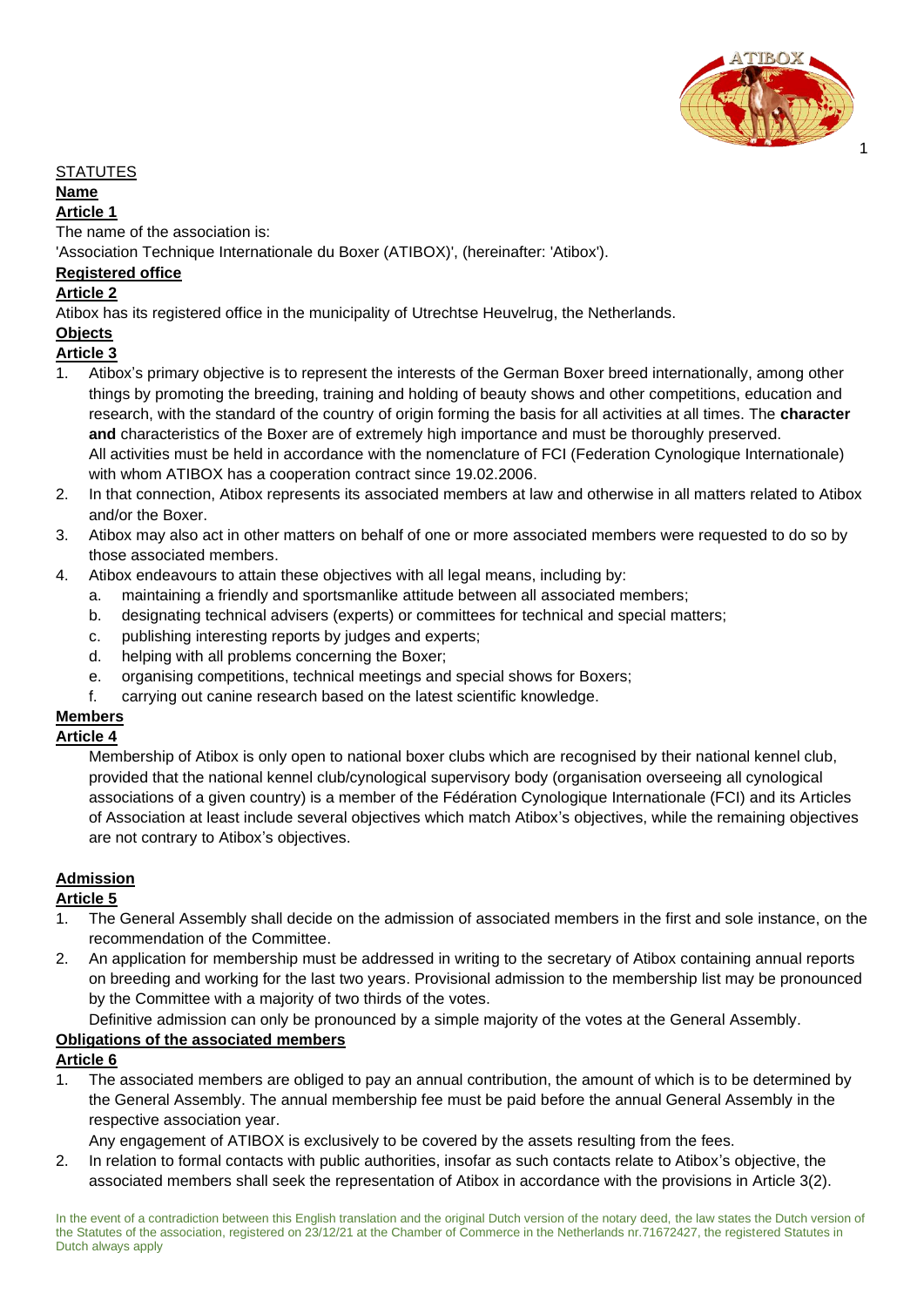

3. Each associated member files its annual report for the preceding year with Atibox before the first of May of each year.

# **End of membership**

### **Article 7**

- 1. Membership ends:
	- a. by the associated members dissolution as a legal person, or if the member itself is no longer a member of a supervisory body affiliated with the FCI;
	- b. by cancellation of membership on the part of the associated member;
	- c. if the associated member, despite reminders, is in arrears with its payment of the annual membership fee for two years or more;
	- d. if the associated member, despite reminders, fails to file its annual report on breeding and training;
	- e. by cancellation of membership on the part of Atibox. Cancellation may take place if an associated member has ceased to meet the requirements of the membership specified in the Articles of Association, if it fails to comply with its obligations towards Atibox, as well as if Atibox cannot be reasonably expected to continue the membership;
	- f. due to disqualification. Disqualification can only be pronounced if an associated member acts contrary to the Articles of Association, regulations or resolutions of Atibox, or if it adversely affects Atibox in an unreasonable manner.
- 2. Cancellation of membership on the part of Atibox and disqualification require a resolution of the General Assembly.
- 3. Cancellation of membership by a member or Atibox may only be done with effect from the end of an association year and subject to four weeks' notice. Membership may be terminated with immediate effect, however, if continuation of the membership cannot reasonably be required of Atibox or the associated member.
- 4. Cancellation of membership contrary to the provisions in the preceding paragraph shall cause the membership to terminate at the earliest permissible date following the date with effect from which notice of cancellation was given.
- 5. A associated member may not exclude the applicability to it of a resolution increasing the financial obligations on the associated members by cancelling its membership.
- 6. Termination of membership during the course of an association year shall not affect the associated members liability to pay the membership fee for the entire year.

# **Committee**

# **Article 8**

- 1. The Committee shall comprise at least three and no more than nine persons of full age who are chosen by the General Assembly from its midst, with due regard for the provisions in Paragraph 2 below.
- 2. Committee members are chosen by the General Assembly from a list of candidates who are nominated and supported by the committee of a national boxer club, which must be evidenced by a written declaration which clearly states to what function in the committee is applied for
- 3. Committee members are appointed for a maximum period of three years. In this context, a year shall be understood as the period between two successive annual General Assemblies of associated members. All Committee members may be appointed for an unlimited number of times.
- 4. If the number of Committee members drops below the minimum level referred to in Paragraph 1 above, the Committee nonetheless remains competent. The Committee is obliged to convene a General Assembly of associated members at the earliest opportunity in order to address the filling of the vacancy/vacancies.
- 5. In the event of the absence or inability of one or more members of the Committee, the remaining Committee members stay charged with management of the Association. In the absence or inability of all Committee members the management of the association rests temporarily with three designated persons appointed by the General Meeting. These persons are considered equivalent for fulfilling that task to a Committee member.

## **End of Committee membership** *–* **Suspension**

# **Article 9**

In the event of a contradiction between this English translation and the original Dutch version of the notary deed, the law states the Dutch version of the Statutes of the association, registered on 23/12/21 at the Chamber of Commerce in the Netherlands nr.71672427, the registered Statutes in Dutch always apply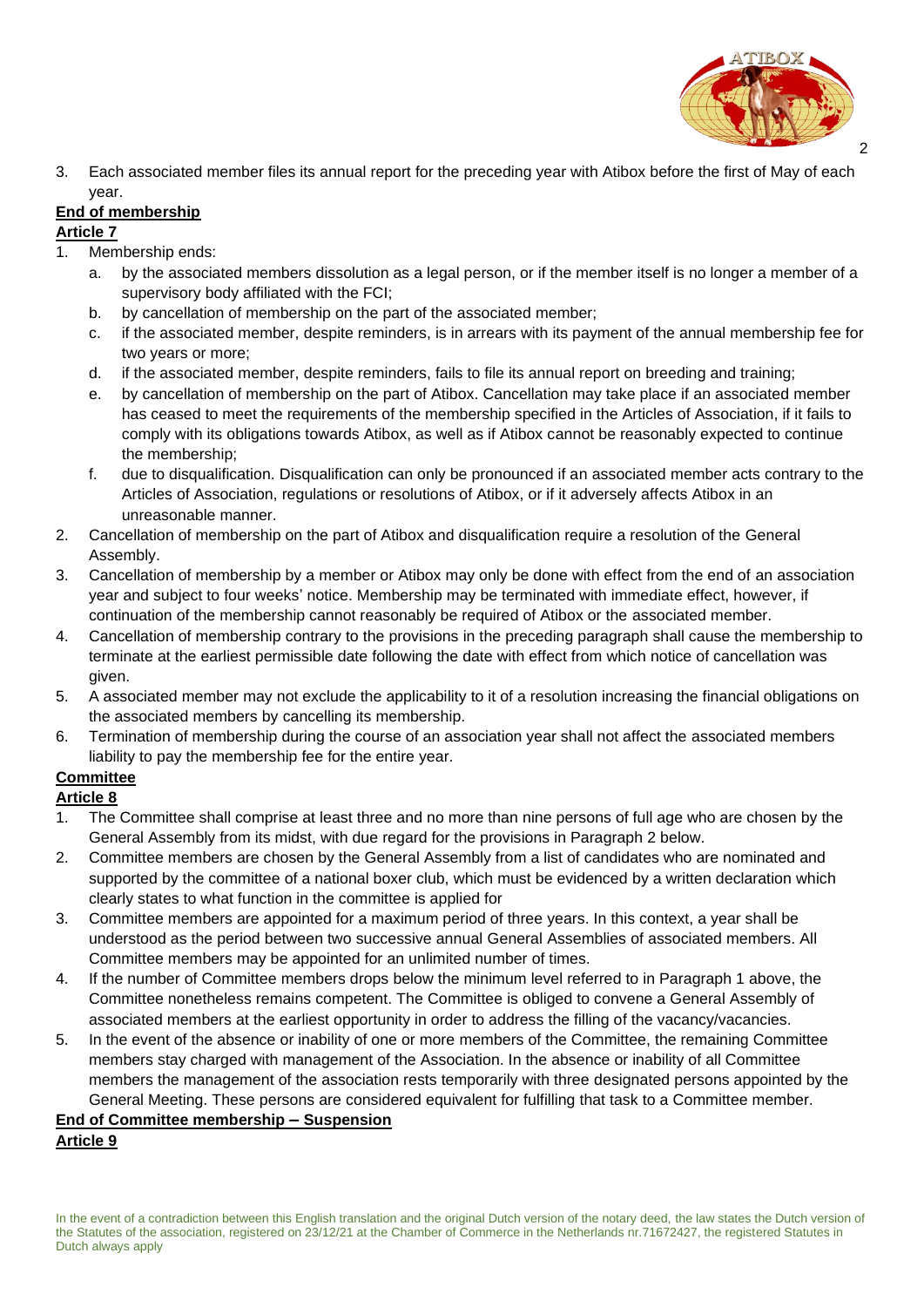

- 1. Committee membership shall end on termination of the membership of Atibox of the legal person who nominated/delegated the Committee member, except if the Committee member in question adheres to a club or association adhered to ATIBOX.
- 2. A Committee member may be suspended or dismissed at any time by the General Assembly. A suspension that does not result in a resolution to dismiss within six months will then end due to the expiration of that period.
- 3. In case of contravention or serious contravention act against the obligations of the ATIBOX Statutes and regulations, any member of the Committee may be suspended immediately from his functions by a majority vote of the Committee. He will be granted the possibility to justify himself at the ATIBOX General Assembly. A suspension that does not result in a resolution to dismiss at the first General Assembly following the date of suspension will then end due to the expiration of that period.

#### **Committee positions** *–* **Adopting resolutions by the Committee**

#### **Article 10**

#### 1. Committee

The Committee consists of the President, a first Vice-President, a second Vice-President, the General Secretary, the Responsible for Working Matters, the Treasurer and two Assessors with voting right. All Committee members must be members of a national boxerclub which club must be a member of ATIBOX. In the case of a vacancy of the President's chair, this charge will be taken over by the first Vice-president until the next official new elections.

There can only be a maximum of 2 elected committee members from each country.

- 2. All Committee members have to be able to communicate effectively in writing and verbally in English
- 3. Minutes must be taken of the proceedings at each meeting by the secretary, which must be adopted and signed by the President and the secretary.
- 4. Further rules for the meetings of and the adoption of resolutions by the Committee may be provided for in internal rules and regulations, including as well decisions made through written votes in distance, receiving the majority of the votes within the time limit of 30 days to be decisive.
- **5.** On proposal by the Committee or the associated members, presidents, after a minimum of 2 terms of office, may be elected honorary president by a decision of the General Assembly taken by simple majority. The honorary presidents are Committee members but shall have only advisory functions. A maximum of 2 honorary presidents are allowed.
- 6. The Committee may nominate permanent or none permanent external experts and/or commissions, as special counsellors.

#### **Role of the Committee** – **Representation**

#### **Article 11**

- 1. Subject to the restrictions under the Articles of Association, the Committee is charged with the management of Atibox. In fulfilling its task, the board focuses on the interests of the association and the associated organization
- 2. The Committee requires the approval of the General Assembly to enter into agreements to purchase, sell or encumber property subject to public registration, to enter into agreements in which Atibox undertakes to act as guarantor or joint and several debtors, warrants the performance of a third party or provides security for a thirdparty debt. The absence of this approval may be invoked by and against third parties.
- 3. The Committee is competent to execute their decisions and those of the General Assembly, to arrange and prepare the General Assembly, the Committee meetings, and also to prepare ATIBOX events. In case of emergency, the President is entitled to take decisions that normally are the competence of the bodies. Such decisions must immediately be transmitted in written form by the General Secretary to the body concerned for approval.
- 4. Atibox is represented at law and otherwise:
	- a. By the Committee;
	- b. By the President and the Secretary, acting jointly together
	- c. By the President and the Treasurer, acting jointly together
	- d. The Secretary and the Treasurer, acting jointly together
	- e. Any combination of two other Committee members not mentioned above acting jointly together

The Committee of Atibox may furthermore grant a member (legal person) written power of attorney to address public authorities, banks and judicial authorities in matters of local importance on behalf of Atibox in accordance with guidelines to be stipulated by the General Assembly.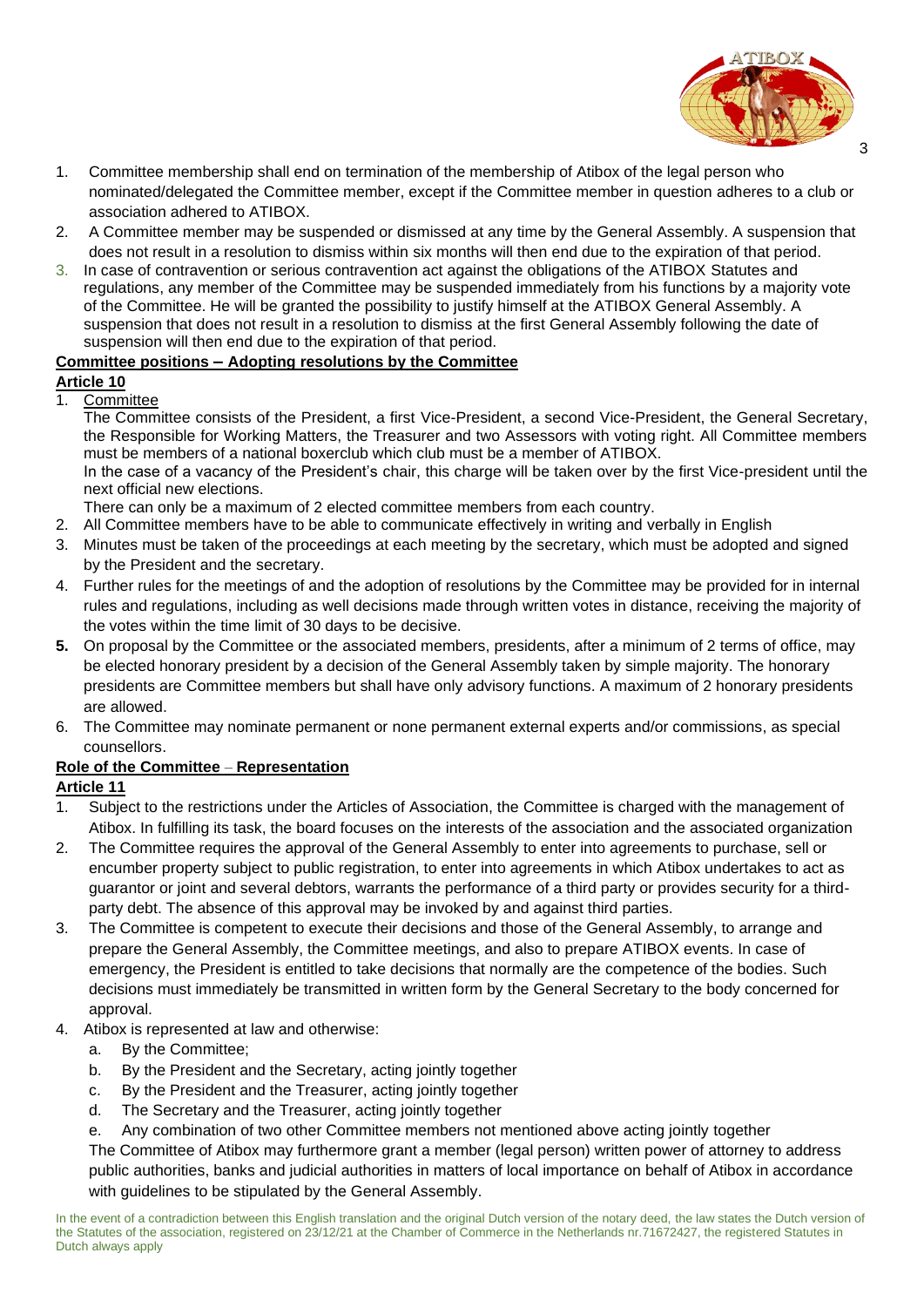

- 5. In all cases in which the association has a conflict of interest with one or more but not all Committee members, the Committee member(s) concerned shall abstain from the deliberations and decision-making in this regard. The decision as well as the considerations underlying the decision are recorded in writing. If there is a conflict of interest with regard to all Committee members then the resolution will be adopted by the General Assembly, also with a written record of the considerations attached to the resolution underlie.
- 6. The Committee may be assisted by one or more delegates of one or more associated members for its contacts with bodies and public authorities as well as when implementing its resolutions and resolutions of the General Assembly.

## **Annual Report** *–* **Financial Statements**

#### **Article 12**

- 1. The association year runs from the first of January until the thirty-first of December, inclusive.
- 2. The Committee is under the obligation to keep a record of the financial position of Atibox in such a way that it is at all times possible for the association to recognise its rights and obligations.
- 3. The Committee is to present its annual report at a General Assembly that is to be held within six months following the end of the association year, subject to an extension of this period by the General Assembly, and is to account for its financial policy of the past financial year on submission of a balance sheet or of the equity/cash as well as a statement of income and expenditure. On the expiry of this term, every associated member may demand at law that the Committee provides it with these financial statements.
- 4. Every third year, at the same time as the election of the Committee is elected, the General Assembly appoints auditors from its midst, comprising at least two persons +1 person as reserve, who may not sit on the Committee, preferably having experience in accounting. The auditors examine the financial statements presented by the Committee and reports on its findings to the General Assembly.
- 5. If the examination of the financial statements requires specialist auditing knowledge or skills, the examining auditors may be assisted by an expert. The Committee is obliged to provide the auditors with all the information that it may require, reveal to it the cash holdings and assets, and allow the books and documents of Atibox to be inspected on request.
- 6. The auditor's mandate may be withdrawn by the General Assembly at any time, although only through the appointment of other auditors.
- 7. The Committee is under the obligation to store away the documents referred to in Paragraphs 2 and 3 for a period of seven years.

### **General Assembly**

### **Article 13**

- 1. The General Assembly comprises delegates nominated as such by the committees of the members, with the provision that each associated member may delegate no more than two natural persons.
- 2. Each associated member may cast one vote in the meeting.
- 3. The powers of Atibox that have not been assigned to the Committee by law or under the Articles of Association are assigned to the General Assembly.
- 4. The General Assembly convenes as often as the Committee deems necessary and, in any event, at least once a year.
- 5. The Committee is furthermore obliged at the written request of at least the number of associated members authorised to cast 2/3 the votes\* to convene a General Assembly to be held within no more than four months. If no action is taken on the request within fourteen days, the applicants may proceed to convene the meeting themselves in accordance with the procedure stipulated in Article 17.
- 6. The items to be discussed in the annual meeting, to be held not more than six months after the end of the association year, include at least:
	- a. 1. Approval of the Committee's general annual report under the responsibility of the President 2. Approval of the annual report of the Responsible for Working Matters 3. Approval of the Treasurer's rendering of the accounts 4. Auditor's report 5. Discharge of the Committee 6. Election of Committee members every third year. 7. Choice of two auditors every third year. 8. Vote on submitted motions 9. Conferment of the ATIBOX events
	- b. proposals to fill any vacancies in the Committee;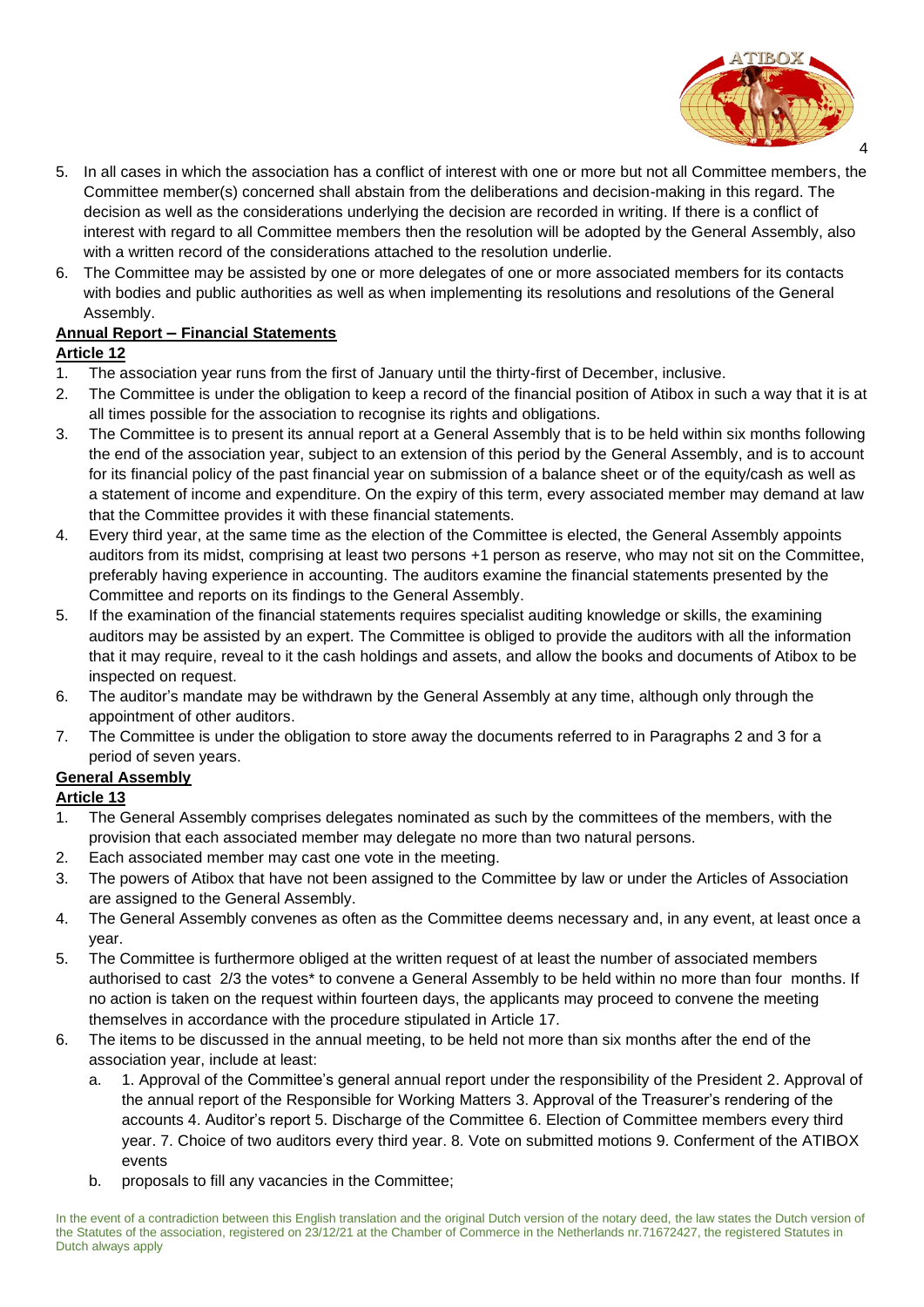

c. motions put forward by the Committee, the delegates and/or the associated members, announced in the notice convening the meeting.

## **Admission and voting rights**

#### **Article 14**

1. Admission to the General Assembly is open to all the associated members of Atibox, each represented by a maximum of two delegates as referred to in Article 13(1). Admission is not open to delegates of suspended associated members and suspended Committee members with the exception of the part of the meeting which discusses their suspension. Committee members

Auditors

- 2. The General Assembly will decide by simple majority of votes on admission to the General Assembly of persons other than those referred to in Article 14 (1)
- 3. Each legal person (associated member) of Atibox who is not suspended may cast one vote.
- 4. Each associated member may cast its vote by proxy, delegated to another associated member in possession of a written authority from the associated member of proxy.
- 5. An associated member has no voting right at the General Assembly when it did not fulfill all of its obligations mentioned in Article 6 before the General Assembly started

### **Chairmanship** – **Minutes**

#### **Article 15**

- 1. The General Assembly's shall be chaired by the President of Atibox or its deputy. In the absence of the President and its deputy, one of the other Committee members acts as President, to be designated by the Committee. Should the President's chair not be provided for in this manner, the meeting will provide for its own chair.
- 2. Minutes must be taken of the proceedings at each meeting by the secretary or another person designated for this purpose by the President, which must be adopted and signed by the President and the minute's secretary.

### **Adopting resolutions at the General Assembly**

#### **Article 16**

- 1. The stated opinion of the President of the General Assembly regarding the adoption of a resolution by the meeting will be decisive. The same shall apply to the content of a resolution which has been adopted, insofar as the vote concerned a motion which had not been set out in writing.
- 2. However, should the correctness of the opinion referred to in Article 16 (1) be contested immediately after it is pronounced, a new vote will be held if the majority of the meeting or, if the original vote was not by roll-call or through written ballots, one person with voting rights so desires. As a result of this new vote, the legal consequences of the original vote will lapse.
- 3. Unless provided otherwise in the Articles of Association or by law, all resolutions of the General Assembly will be passed by a simple majority of votes cast.
- 4. Blank votes will be regarded as votes not cast.
- 5. A unanimous resolution in writing adopted by all the associated members, even if they are not attending a meeting, has the same effect as a General Assembly resolution if it is adopted with the prior knowledge of the **Committee.**
- 6. If all the associated members are represented at a General Assembly, valid resolutions can be adopted on all matters discussed – therefore also including a proposal to amend the Articles of Association or dissolve the association – provided that they are passed unanimously, even where no notice convening the meeting has been given or it has not been given in the prescribed manner or any other regulations for convening and holding meetings or any other related formality have not been observed.

#### **Convening a General Assembly**

#### **Article 17**

- The date and place for the General Assembly is to be announced at the latest 3 months before the meeting takes place as well as the deadline for submitting proposals and of proposing candidates.
- 2. The final, official invitation, containing the agenda and all proposals is to be sent by mail at the latest 4 weeks before the date of the General Assembly.

In the event of a contradiction between this English translation and the original Dutch version of the notary deed, the law states the Dutch version of the Statutes of the association, registered on 23/12/21 at the Chamber of Commerce in the Netherlands nr.71672427, the registered Statutes in Dutch always apply